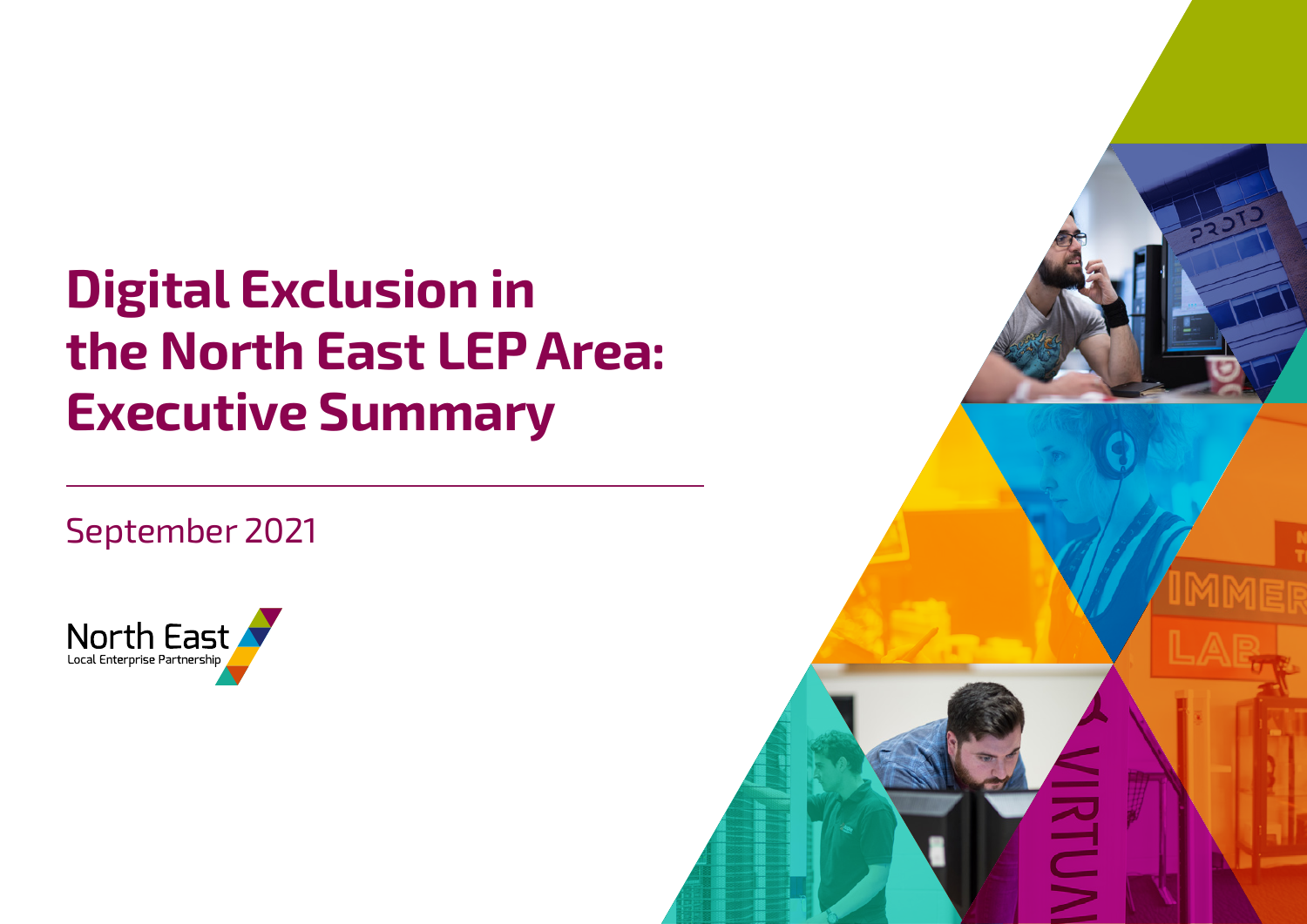**In today's world digital skills are becoming increasingly important. They can connect people to education and training, better jobs, social interaction, and public services, as well as providing access to cheaper products and services online.**

Digital exclusion, where people lack digital skills, connectivity and accessibility, has been recognised as a problem for several years. However, the problem has been exacerbated by Covid-19, where access to the internet and digital devices has been vital for accessing goods and services and maintaining social contact.

With increasing aspects of life taking place online, a strategic regional approach to tackling digital exclusion is required to reverse the increasing digital divide.

# **Introduction About the research**

In March 2021 the North East LEP and its Skills Advisory Panel (SAP) commissioned New Skills Consulting (NSC) to undertake research into the nature and extent of digital exclusion in the North East, focusing primarily on the economic and skills-related impacts of digital exclusion.

The following key research tasks have been undertaken to inform the report:

### **Comprehensive review of current data, reports and policy documents**



 $\overline{\mathbf{h}}$ 

**Mapping and gapping of current solutions and interventions**

**Consultations with 45 colleagues from education, training and employment support**



**Online survey with 30 schools and colleges from the North East LEP area**

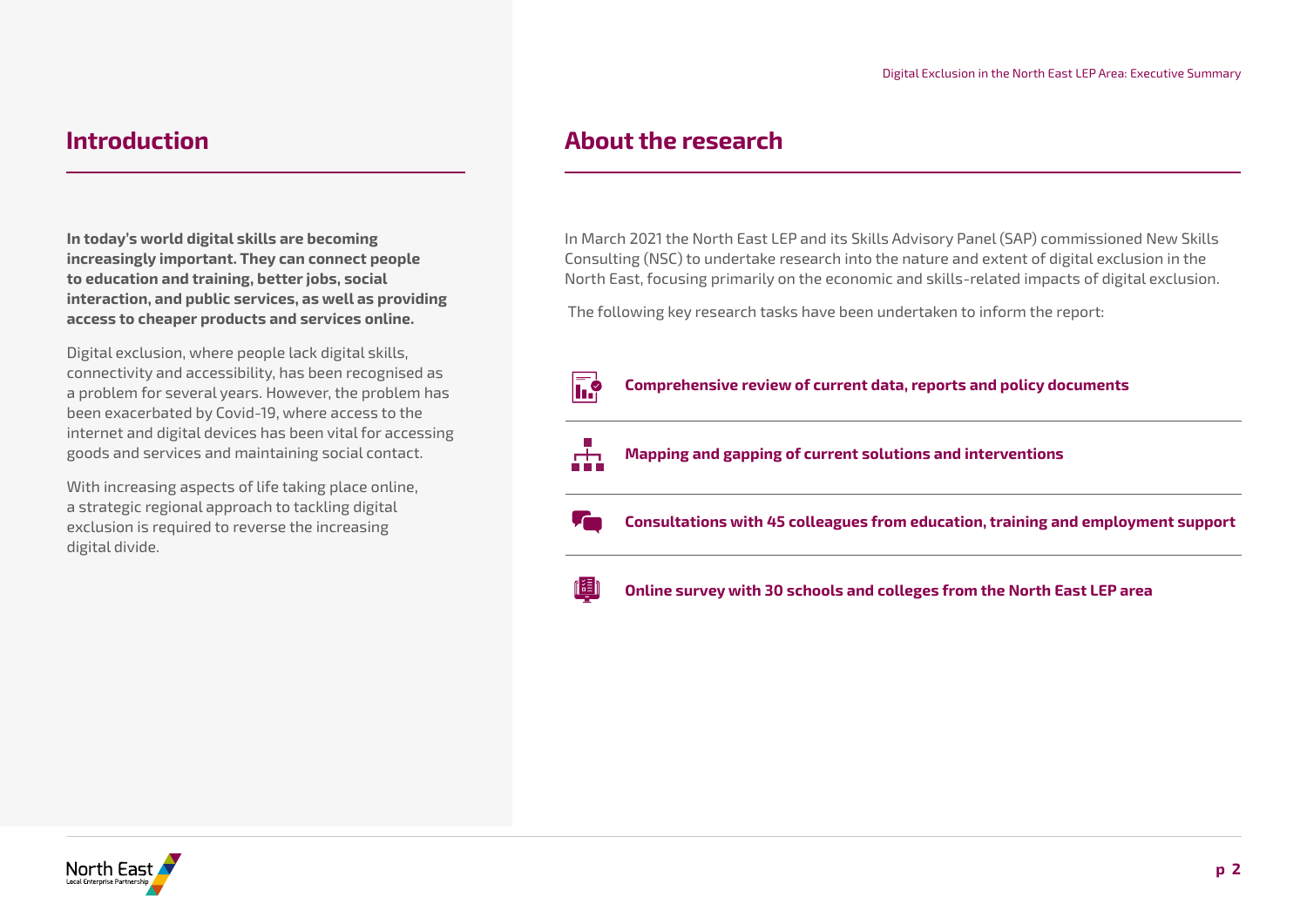# **Defining digital exclusion**

There is no single, agreed definition of digital exclusion and, rather than being an absolute term, it is a spectrum on which people experience different facets of exclusion to a greater or lesser extent. There is, however, broad recognition that the main ways in which people experience digital exclusion are:



#### **Devices**

Lack of access to adequate or appropriate digital devices.



#### **Connectivity**

Lack of internet access due to poverty or unreliable service.



#### **Skills**

Lack of appropriate digital skills to enable engagement in learning or employment.



### **Confidence**

Lack of confidence in using digital devices and engaging with online services.



#### **Resistance**

Some people don't want to develop digital skills or don't understand the benefits of digital engagement.

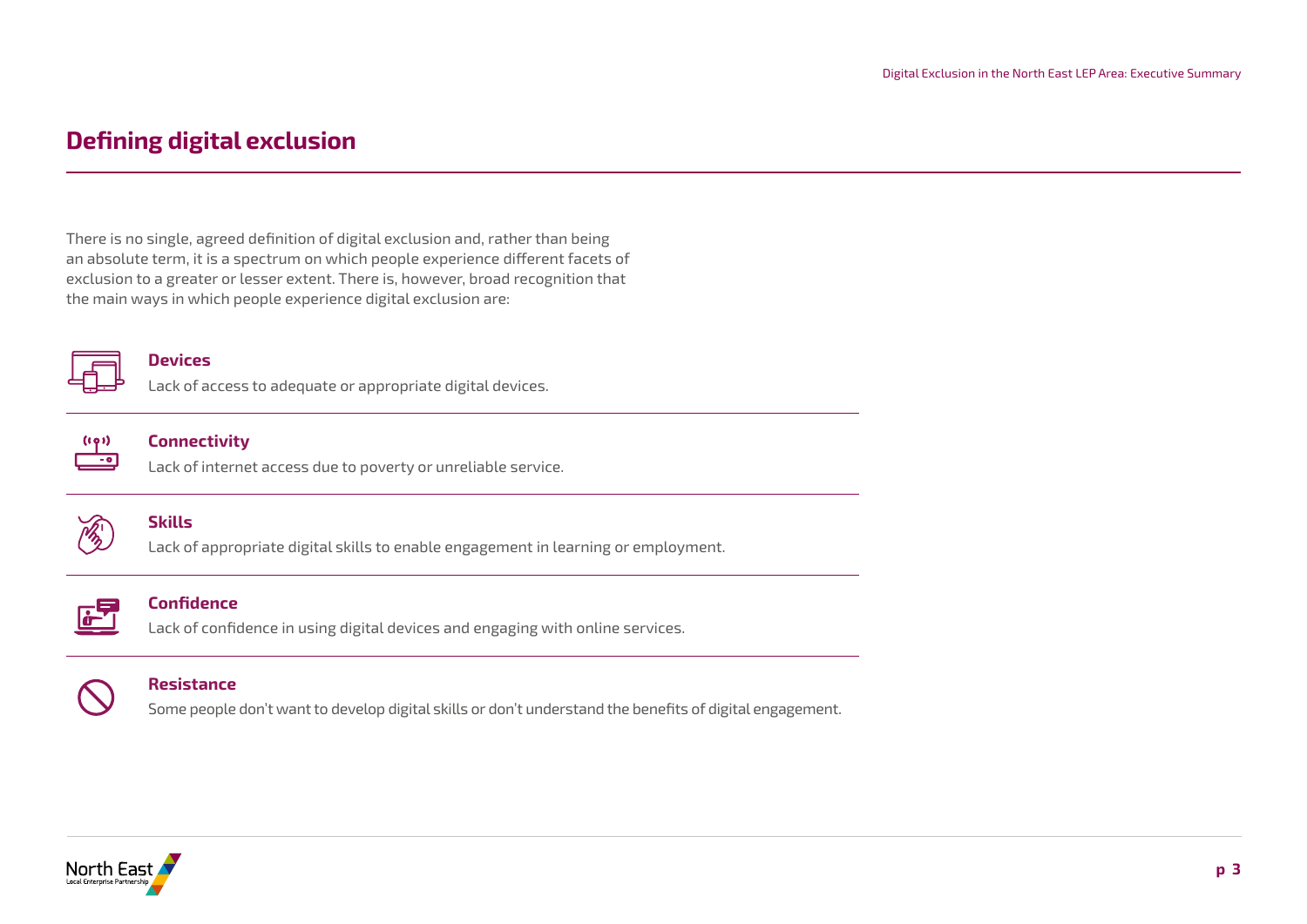# **Who is digitally excluded?**

### Different aspects of digital exclusion can affect a broad range of people. However, research<sup>1</sup> shows that people from disadvantaged and socially excluded groups are more likely to experience digital exclusion than others, including:



**First language is not English**

# **Digital exclusion in the North East**

It is difficult to quantify the extent of digital exclusion in the North East because there is limited data available at a regional and sub-regional level. Nevertheless, available data2 indicates that the region is one of the worst affected in the UK.

| <b>Indicator</b>                                 | <b>North East</b> | <b>England Av.</b> |
|--------------------------------------------------|-------------------|--------------------|
| Proportion of people offline                     | 8%                | 5%                 |
| Proportion with low levels of digital engagement | 32%               | 28%                |
| Confidence in using the internet                 | 83%               | 86%                |
| Digital skills improvement during Covid          | 23%               | 29%                |
| Passive and uncommitted internet users           | 32%               | 20%                |

Office of National Statistics data for 2020 indicates that in the North East there are approximately 61,000 lapsed users (those who last used the internet more than three months ago) and 176,000 adults who have never used the internet.

Feedback gathered during the research also indicates that digital exclusion impacts learners across the North East, particularly in settings with a higher proportion of learners from disadvantaged backgrounds. The key barriers they face are lack of access to devices, broadband connectivity and parental support.

1 https://digital.nhs.uk/about-nhs-digital/our-work/ digital-inclusion/what-digital-inclusion-is

2 Source: UK Consumer Digital Index 2021, Lloyds Bank; and Consumer Data Research Centre (CDRC) Internet User Classification (IUC; Alexiou & Singleton 2018)

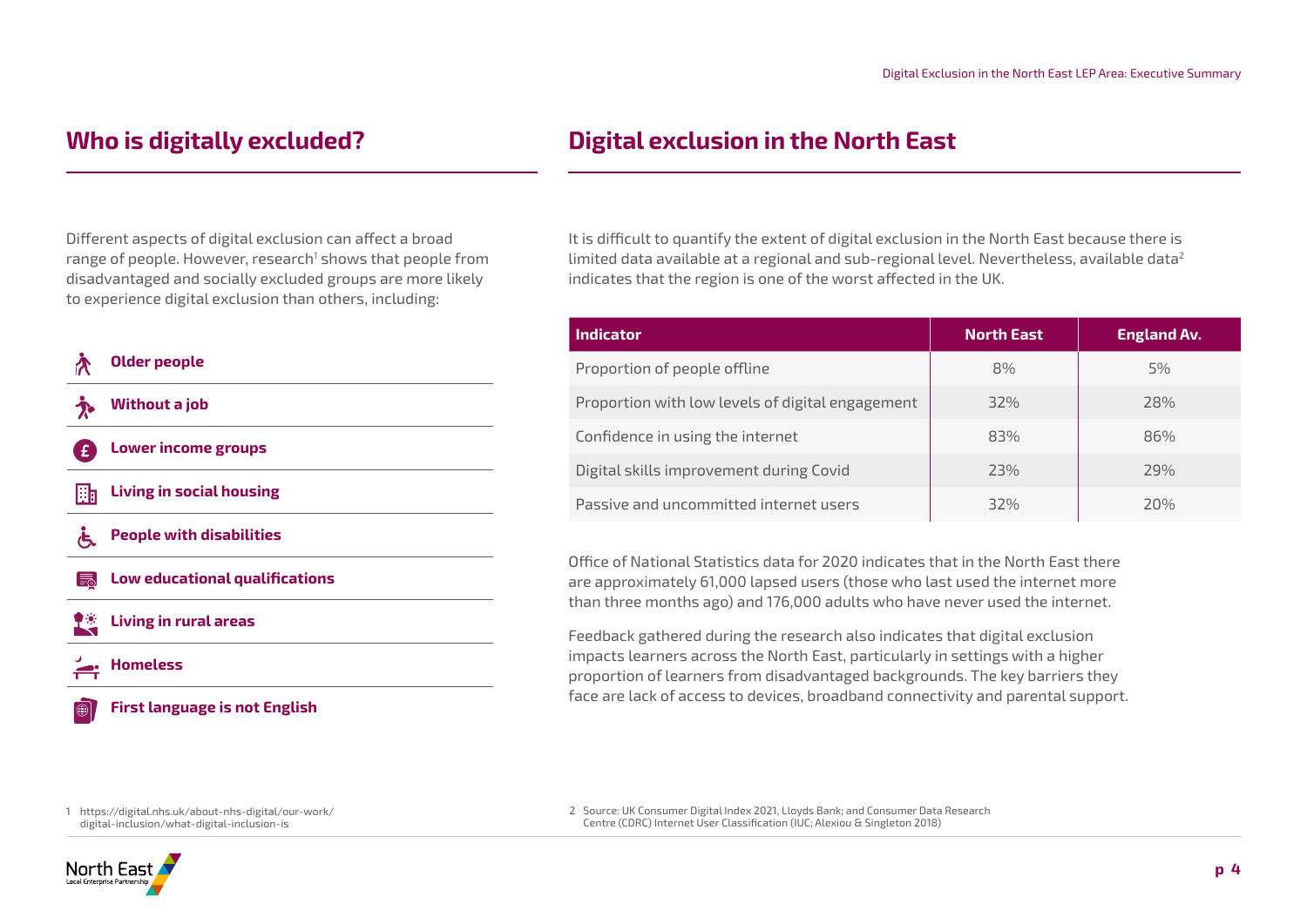Research undertaken prior to the Covid-19 pandemic<sup>3</sup> showed that, generally speaking, adults who don't use the internet don't feel that they are missing out by not being online. Of those who are non-users of the internet 75% did not feel that they are missing out and 79% believed they were unlikely to use the internet in the future.

Reasons for not using the internet are multifaceted, and include:

|              |               | 76% Concerns about internet safety, security or privacy                   |
|--------------|---------------|---------------------------------------------------------------------------|
|              | $\bullet$ 70% | Not knowing how to use the internet,<br>or not having the skills to do so |
|              | 54%           | Concerns about accidentally accessing<br>harmful or illegal content       |
| $\mathbf{E}$ |               | 48% Cost/value for money                                                  |
|              |               | 46% It being too late to learn                                            |

Source: ComRes, Digital Exclusion Research, 2019

# **Attitudes towards digital exclusion Impact of digital exclusion during Covid**

- Lack of access to devices and connectivity has been exacerbated by the closure of libraries and IT suites.
- The loss of learning during the pandemic has increased the gap between disadvantaged and non-disadvantaged learners.
- While most employment support clients have a smart phone, many had no access to an appropriate device for online training, job search and interviews.
- For those who were engaging reluctantly in education or employment support, remote provision has made it easier to withdraw altogether.
- Conversion rates from employment support into work have fallen and lack of digital skills means clients are increasingly excluded from the labour market.
- The pandemic has exposed discrepancies between education settings in the quality of digital infrastructure and the digital skills and knowledge of staff.

3 ComRes, Digital Exclusion Research, 2019 (Survey of 1,000 recent users and non-users of the internet)

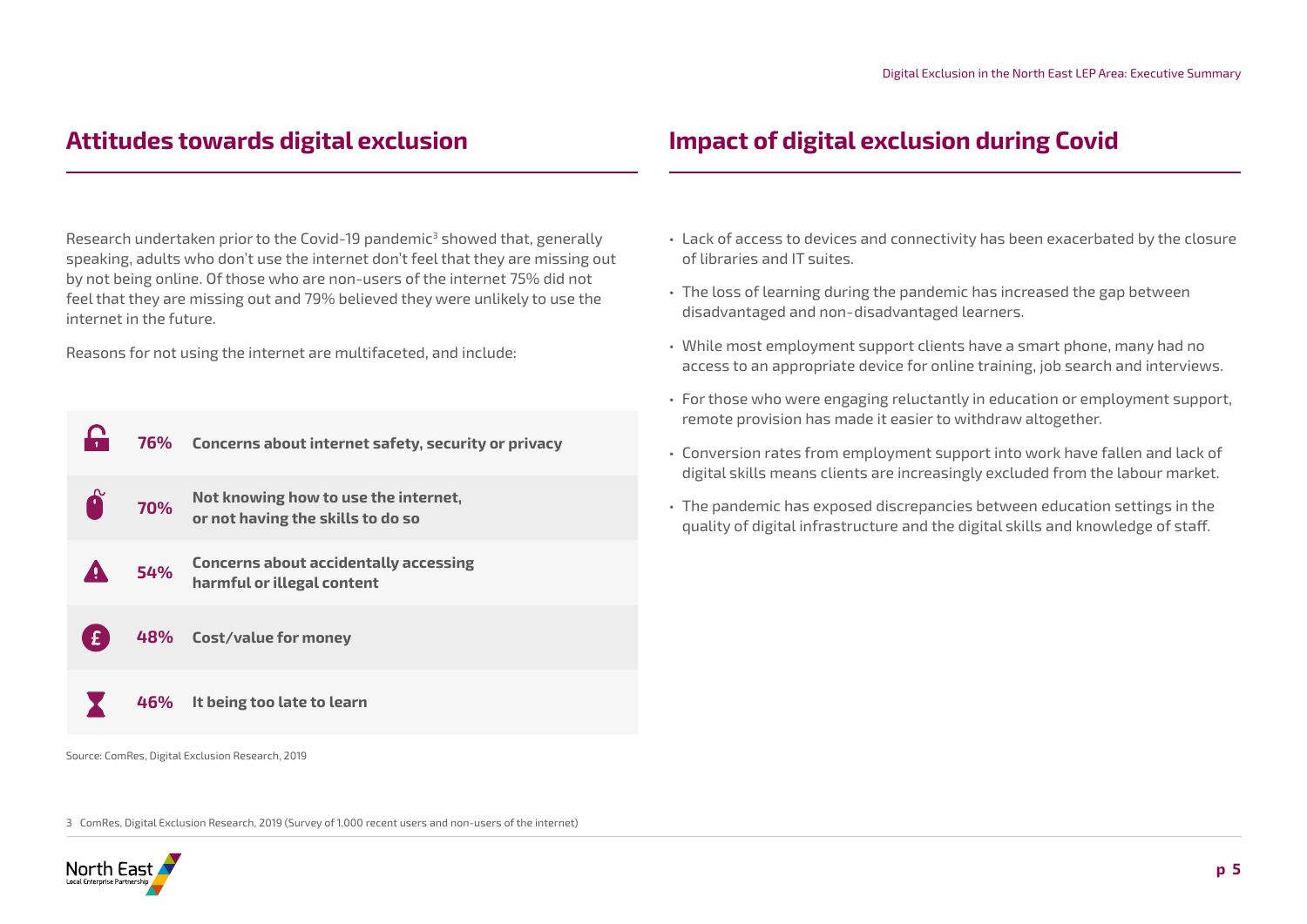- It has focused attention on digital exclusion, creating greater awareness and momentum to tackle the problem.
- It has created impetus to accelerate digital adoption, which has improved the quality, efficiency and flexibility of services.
- It has accelerated the improvement of staff digital skills and the upgrade of IT equipment and infrastructure.
- It has led to the creation of valuable online resources that can be accessed multiple times at any time.
- Digital provision has made it easier for some people to access services, opening them up to new audiences.
- Many learners and employment support clients have improved their digital skills and increased their confidence in using digital technology.
- Across education, training and employment support settings it has raised awareness of the importance of digital skills for work.

# **Positive opportunities from Covid Wider impacts of digital exclusion**

Digital exclusion is having an impact on educational attainment and employment outcomes that is far wider than the more immediate impacts of the pandemic.

- It is creating challenges and widening the achievement gap in education, particularly for learners from more disadvantaged backgrounds.
- As well as impacting on academic performance and results, it impacts on progression into employment and access to good quality jobs.
- It increases the gap for those who are already furthest from the job market.
- Many employment support clients lack the devices, skills and confidence to search and apply for jobs online and complete online interviews.
- Lack of digital skills presents a major barrier to clients being able to secure work, even in low skilled and entry level jobs.
- The move up the career ladder from low-skill to high-skill jobs comes with increased demand for specific digital skills
- **92% Businesses who say digital skills are important for their employees**
- **82% Current online vacancies that require digital skills**
- **28% North East employers with skills gaps who say basic digital skills need improving**
- **23% Businesses who say their employees lack basic digital skills**

Source: WorldSkills UK, Learning and Work Institute and Enginuity; DCMS, No Longer Optional: Employer Demand for Digital Skills; and DfE, Employer Skills Survey

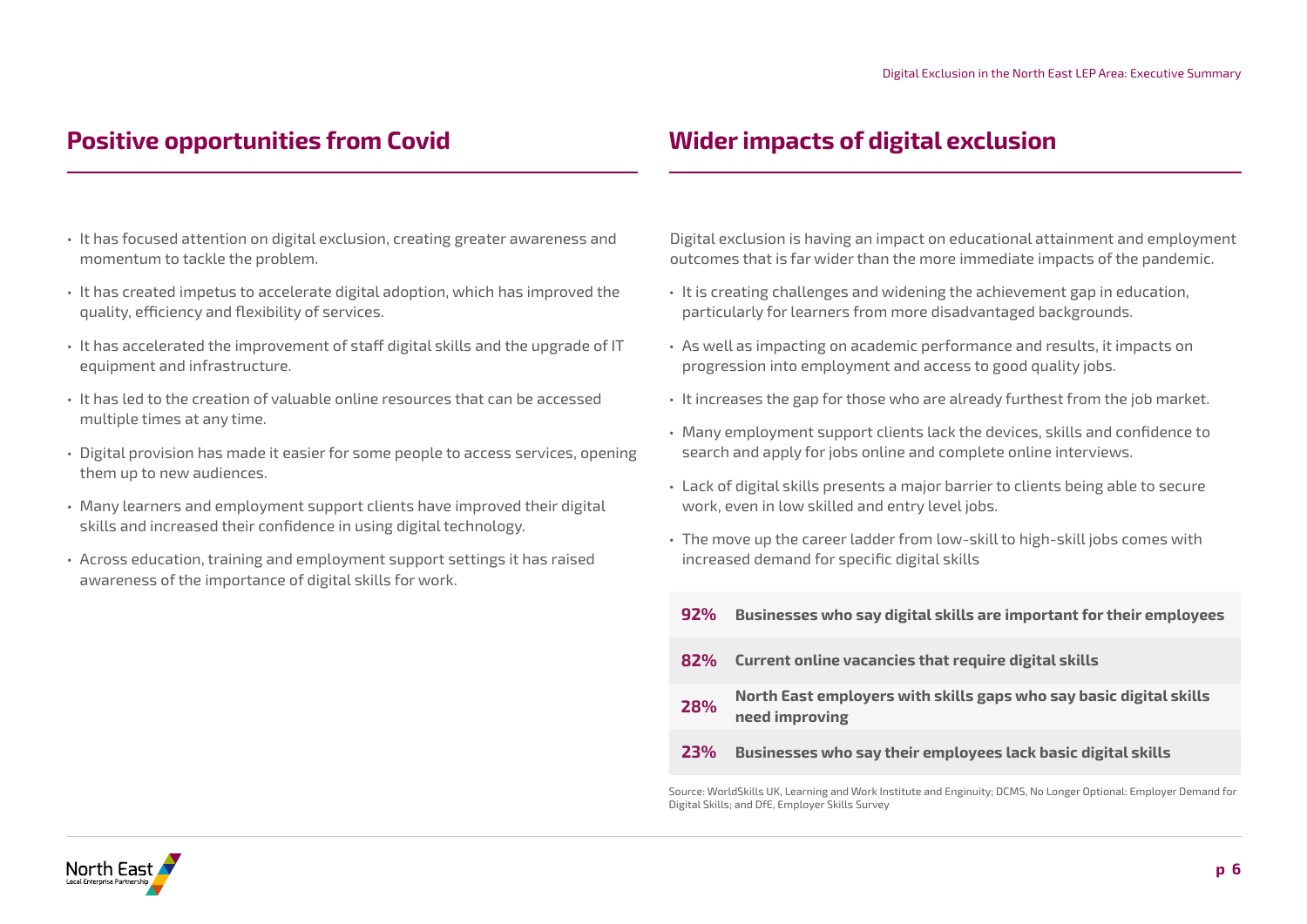# **Digital skills gaps**

According to the 2019 Employer Skills Survey<sup>4</sup>, 20% of North East employers with a skills shortage vacancy said they found computer literacy or basic IT skills difficult to obtain from applicants. 26% said they found advanced or specialist IT skills difficult to obtain.

### **Top 4 IT skills that need to be improved (North East employers with an IT skills gap)**

| 33% | <b>Basic Microsoft Office skills</b>               |
|-----|----------------------------------------------------|
| 18% | Specialist software or hardware / internal systems |
| 18% | <b>Foundation digital skills</b>                   |
| 17% | <b>Advanced Microsoft Office skills</b>            |

Source: Department for Education, Employer skills survey 2019

Despite the importance of digital skills in the workplace, research indicates that employer investment in training in the UK is low compared to other advanced economies and has declined in recent years. Data from Make it Click (2020) shows:

- Fewer than 40% of UK business leaders think employers bear most responsibility for keeping employees' digital skills up to date.
- 38% say employees are responsible and 5% say Government is responsible.
- 20% say they do not have funds to train employees on the job.

Research shows that many individuals recognise the need to improve their IT and digital skills in order to improve their employability and job prospects.

| 17%<br><b>Advanced Microsoft Office skills</b>              | 88%        | Young people who say digital skills will be essential for their<br>future career             |
|-------------------------------------------------------------|------------|----------------------------------------------------------------------------------------------|
| urce: Department for Education, Employer skills survey 2019 | 62%        | Young people confident they have the basic digital skills<br>employers require               |
|                                                             | 18%        | Young people confident they have the advanced digital skills<br>employers require            |
|                                                             | 59%        | UK employers who say improving digital skills is important to<br>employability post-pandemic |
|                                                             | <b>57%</b> | Furloughed workers who want to improve their digital and IT skills                           |
|                                                             |            |                                                                                              |

Source: WorldSkills UK, Learning and Work Institute and Enginuity; Microsoft research; Make it Click 4 Department for Education, "Employer skills survey 2019: England results", October 2020,

[https://www.gov.uk/government/publications/employer-skills-survey-2019-england-results](https://www.gov.uk/government/publications/employer-skills-survey-2019-england-results ) 

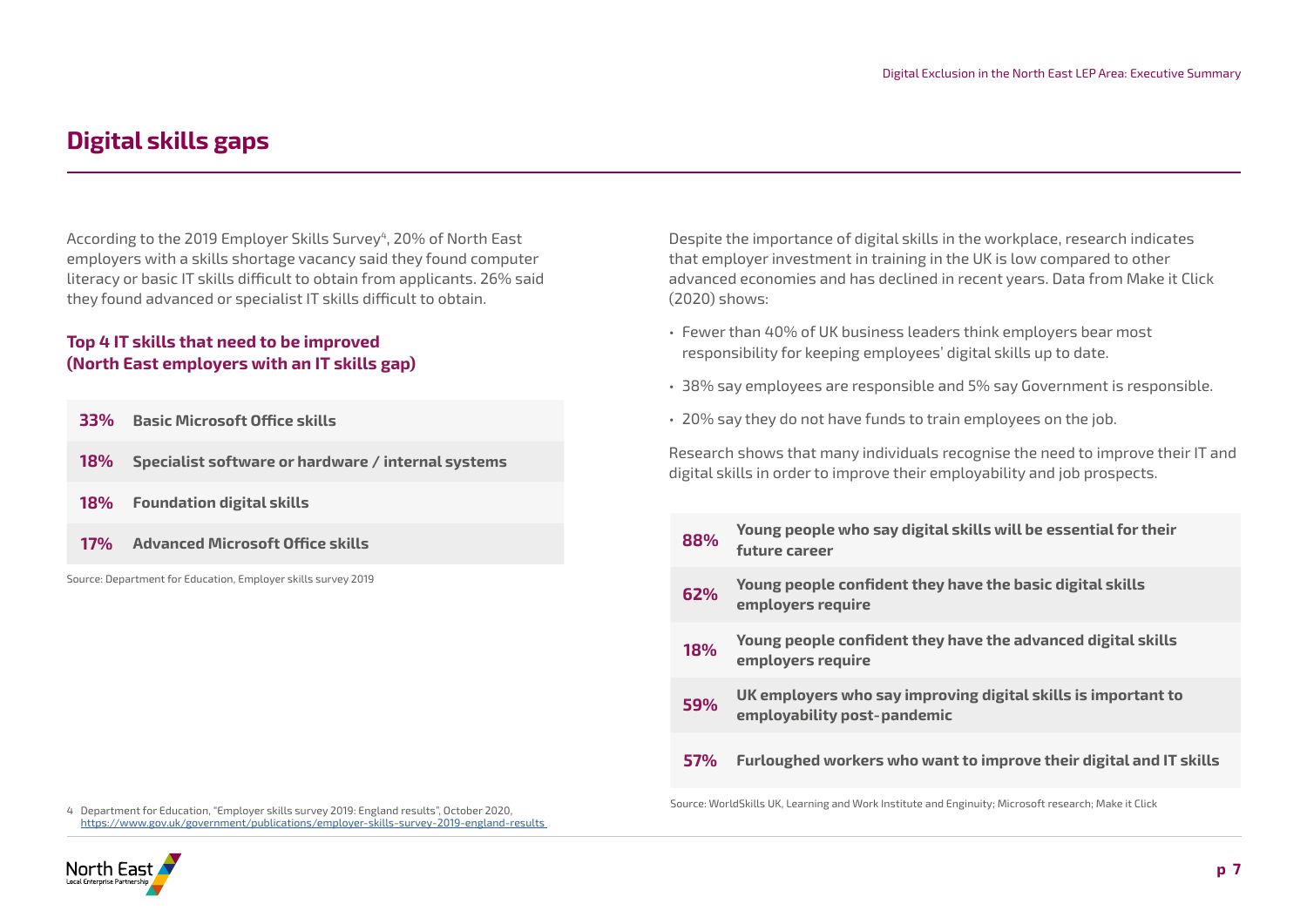# **Current solutions and interventions Summary of key research themes**

There are numerous initiatives aimed at developing digital skills and providing access to digital equipment and infrastructure. However, the current approach to tackling digital exclusion is fragmented, with initiatives at national, regional and local level, targeting different groups or challenges. It includes UK Government interventions as well as those delivered by the private sector, the education sector and VCSE organisations. Key characteristics of the current support landscape are:

- It is complex and there is little co-ordination, with some initiatives overlapping and some gaps in provision.
- There is a lack of evidence or data to inform and shape the range of initiatives.
- There is a broad range of fully-funded digital skills provision ranging from short basic courses to full-time accredited courses.
- Much of the current provision is not fit for purpose as it is quickly out of date and people want short, practical courses delivered in an informal setting.
- Research suggests a lack of awareness about the provision available and a lack of understanding about individual digital skills needs.
- Some initiatives are short-term in response to the pandemic, but there is a longer-term need for a more co-ordinated and systematic approach.

- People from disadvantaged backgrounds are disproportionately affected by the digital divide.
- There is a lack of co-ordinated activity and no structured approach at a regional or national level and tackling the problem requires ownership.
- There has been a loss of learning for students during the pandemic, particularly for disadvantaged and less able pupils, which has further widened the disadvantage gap.
- More widely, digital exclusion has negative impacts on engagement with learning, access to resources, quality of work, educational outcomes and progress into employment.
- Early intervention and consistent approaches to digital skills development are needed to close the digital divide.
- Digital skills are increasingly essential for most jobs, even at entry level. However, there is a lack of clarity about basic digital skills and no common framework to assess and develop these skills.
- There is a need for more short, focused interventions to develop practical digital skills for work or life, delivered in informal community settings.